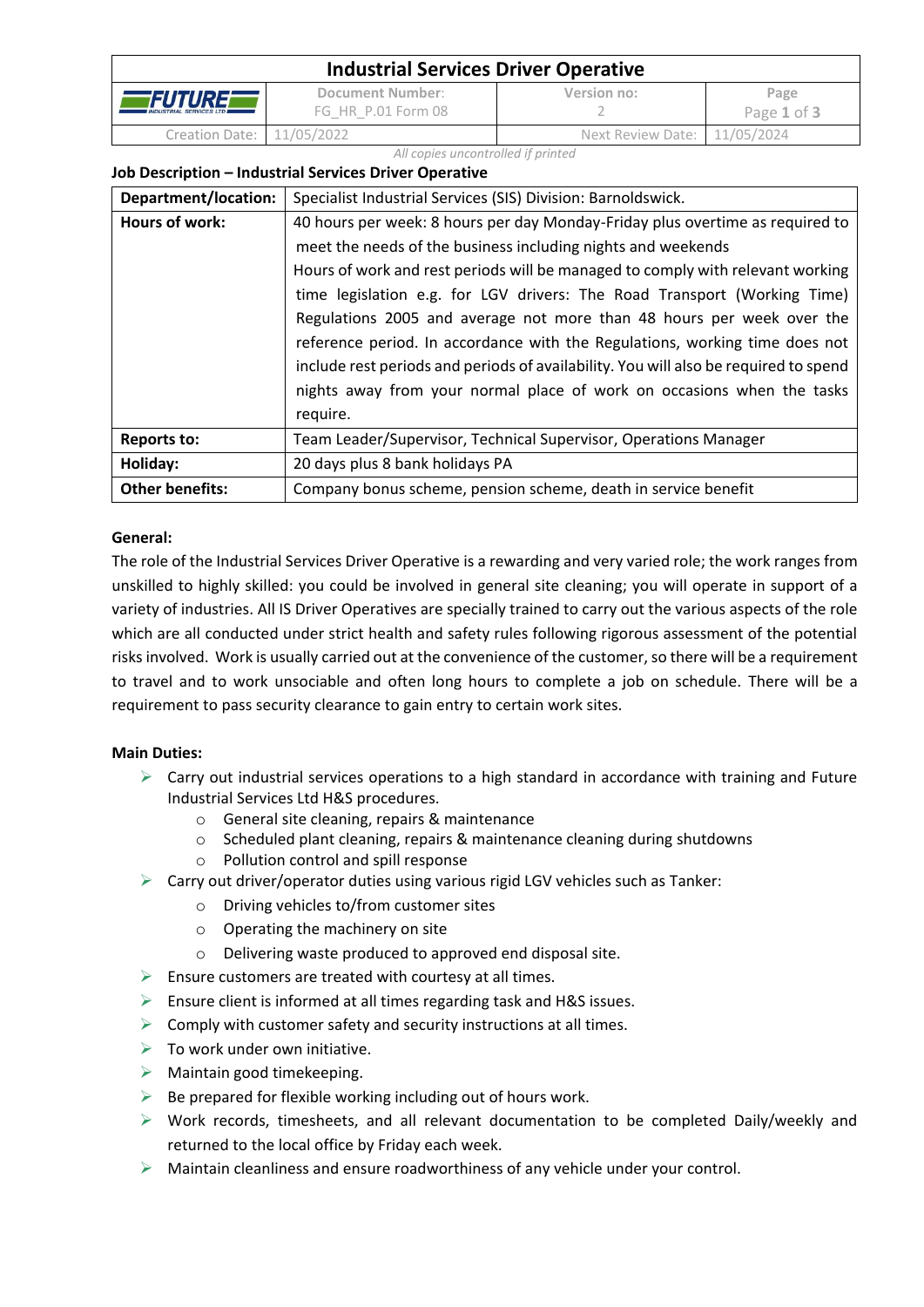| <b>Industrial Services Driver Operative</b>          |                                        |                              |                     |
|------------------------------------------------------|----------------------------------------|------------------------------|---------------------|
| <i>FUTUREF</i><br><b>INDUSTRIAL SERVICES LTD III</b> | Document Number:<br>FG HR P.01 Form 08 | Version no:                  | Page<br>Page 2 of 3 |
| Creation Date: 11/05/2022                            |                                        | Next Review Date: 11/05/2024 |                     |

*All copies uncontrolled if printed*

## **General H&S Responsibilities:**

- ➢ Comply with Health & Safety requirements: as per training, policies, procedures, risk assessments, method statements, safe systems of work etc.
- $\triangleright$  Actively seek to improve safety culture.
- $\triangleright$  Report any H&S issues/accidents/near misses to your line manager immediately.

# **Other General Responsibilities:**

- ➢ Attend training as required to maintain personal qualification/competence.
- $\triangleright$  Comply with the Company Equal Opportunities Policy and promote equality.
- $\triangleright$  Any other duties as required by line management, commensurate with the post holder's level of training and competence.
- ➢ Maintain the physical security of FIS equipment in your possession along with any goods transported in accordance with Company Security policies.
- ➢ Maintain the security and confidentiality of Company information and data in accordance with Company IT Security and Data Protection policies.

# **Person Specification – Specialist Industrial Services Driver Operative**

Shaded qualifications are not required for all driver operatives but on a case by case basis

| <b>Qualifications/Training</b>                                          | $E/D^*$  | How assessed *** |
|-------------------------------------------------------------------------|----------|------------------|
| LGV Class 2 (Cat C) Driving Licence (Cat CE desirable)                  | E        | <b>CV</b>        |
| <b>Driver CPC</b>                                                       | E        | <b>CV</b>        |
| Digital Tacho Card                                                      | E        | <b>CV</b>        |
| Water Jetting (WJA Safety Awareness/ Surface Preparation/Drain &        | $F^{**}$ | CV               |
| Sewer modules as required)                                              |          |                  |
| CSCS card, CCNSG or alternative safety passport as required by          | $F^*$    | <b>CV</b>        |
| customer                                                                |          |                  |
| <b>Asbestos Awareness</b>                                               | $F^{**}$ | <b>CV</b>        |
| <b>Environmental Awareness</b>                                          | $F^*$    | <b>CV</b>        |
| <b>Pollution Control/Spill Response</b>                                 | $E***$   | <b>CV</b>        |
|                                                                         |          |                  |
| <b>Experience</b>                                                       |          |                  |
| Previous experience of driving LGV vehicles                             | E        | CV/I             |
|                                                                         |          |                  |
| <b>Specific Post Knowledge/Skills</b>                                   |          |                  |
| Conversant with Future Industrial Services Health & Safety Policies and | $E^{**}$ | CV/I             |
| Procedures                                                              |          |                  |
| Good knowledge of driver's working hours                                |          |                  |
| Pollution awareness to be able to respond to spillages                  | $F**$    | CV/I             |
|                                                                         |          |                  |
| <b>Personal Characteristics</b>                                         |          |                  |
| It is a requirement that employees working in confined spaces are       | E        | PA               |
| medically fit to perform these duties. This will be assessed by an      |          |                  |
| Occupational Health professional after a conditional offer of           |          |                  |
| employment is made and will be subject to periodic re-assessment.       |          |                  |